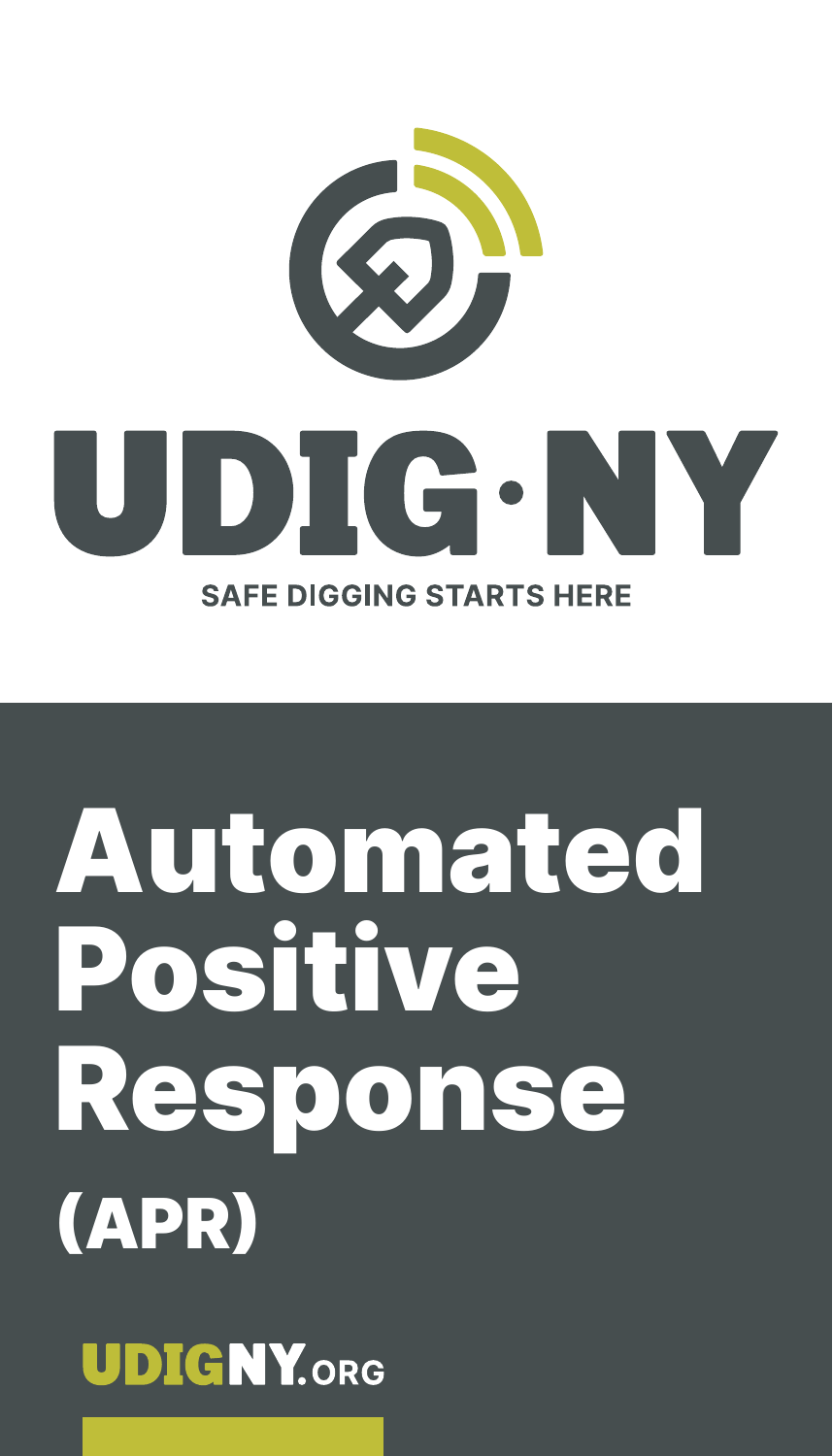# ® UDIG.NY **SAFE DIGGING STARTS HERE**

# IF YOU DIG . US11 **UDIGNY.ORG**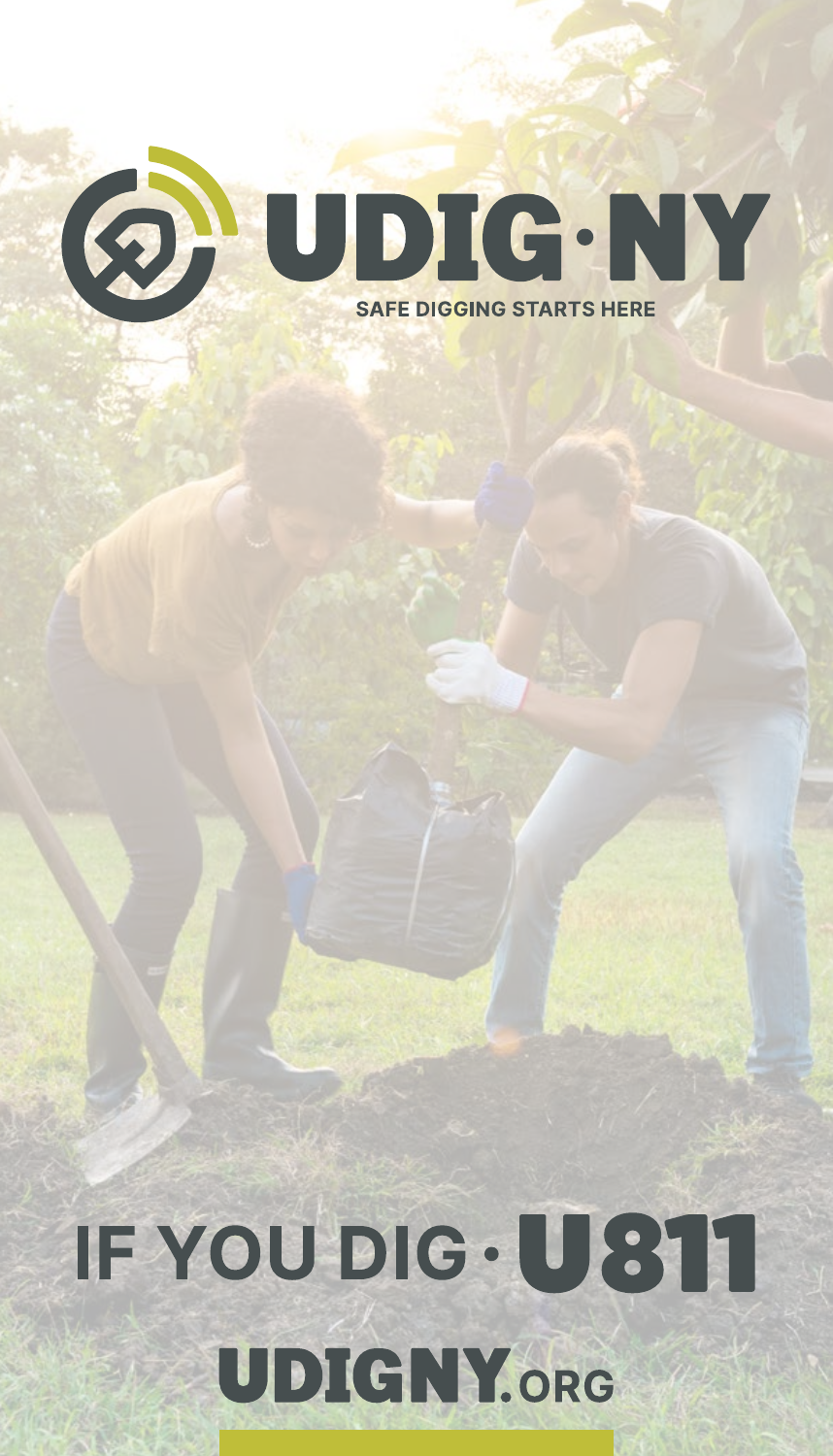## Automated Positive Response (APR)

### How APR Works

Automated Positive Response (APR): is a system established by the one-call system to furnish a single point of contact between member operators and excavators for the purpose of communicating the status of an excavation location request as provided by the member operators.

#### APR Steps

- **01.** Excavator calls or enters online a location request.
- **02.** Call center processes the location request and dispatches the location information to each member facility operator involved.
- **03.** Member facility operators deliver a positive response status message to UDig NY's APR System.
- **04.** Excavator receives a consolidated positive response status message from all member facility operators from UDig NY's APR system.

### Excavators & Contractors

A legal notice is defined as a location request made at least two full working days (not including weekends, or holidays), but not more than 10 working days before the excavation is scheduled to begin. Aside from meeting legal obligations, two working days' notice allows our member utilities enough time to manage all the requests. If legal notice cannot be given, UDig NY must still be contacted. Member utilities must make an effort to visit each site. Once every member utility responds to the APR system, UDig NY will generate an email or phone call to the ticket contact with the member utility responses. If the member facility does not respond in the APR system before the due date they will receive a late notice ticket from UDig NY.

#### Exactix and APR



Excavators can also retrieve real-time response statuses 24 hours a day online at Exactix. UDigNY.org or by calling 888-DIGGERS (344-4377).



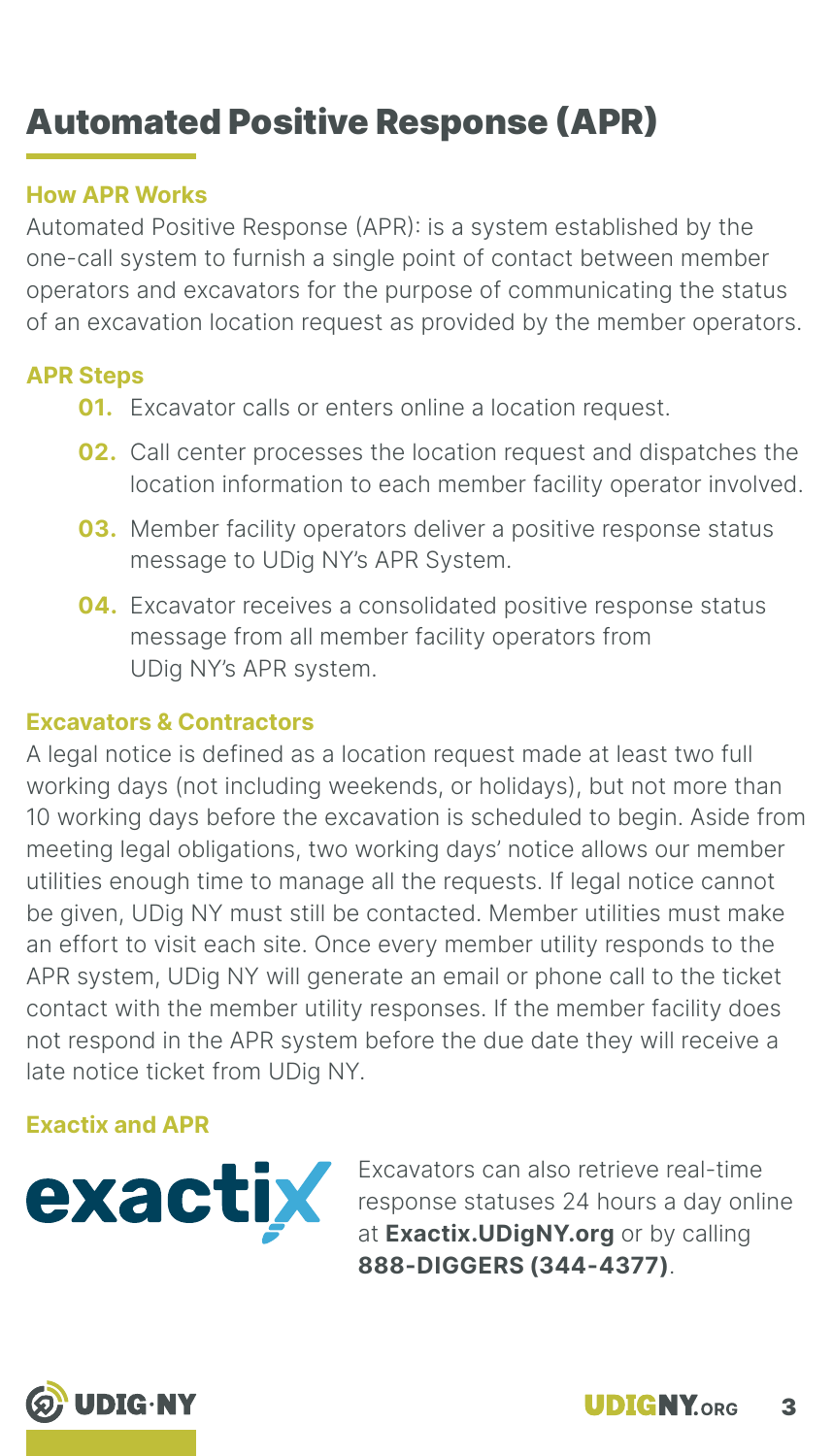## Automated Positive Response (APR)

#### Member Facility Operators

Each member facility operator identified during the One-Call Process is required to respond to the excavator prior to the stated commencement date. If the member facility does not respond in the APR system before the due date they will receive a late notice ticket from UDig NY. After each member utility clears or marks an excavation site, the member enters the result into the UDig NY Automated Positive Response (APR) System for the following reasons:

- **01.** Positive response from the member utility is required by law.
- **02.** The excavator, by law, is not allowed to start the excavation until all member utilities notified by UDig NY have responded.
- **03.** The excavator can use the results to account for the markings that should be at the site.
- **04.** If the site is clear, there are no markings to tell the excavator whether the member utility has responded.
- 05. Even if there are markings, the excavator cannot tell if the location request was completed or interrupted by an emergency somewhere else, or if all markings are intact.

## UDig NY Member Support

- UDigNY.org/help-desk
- membersupport@UDigNY.org
- Phone: 1-800-309-8289

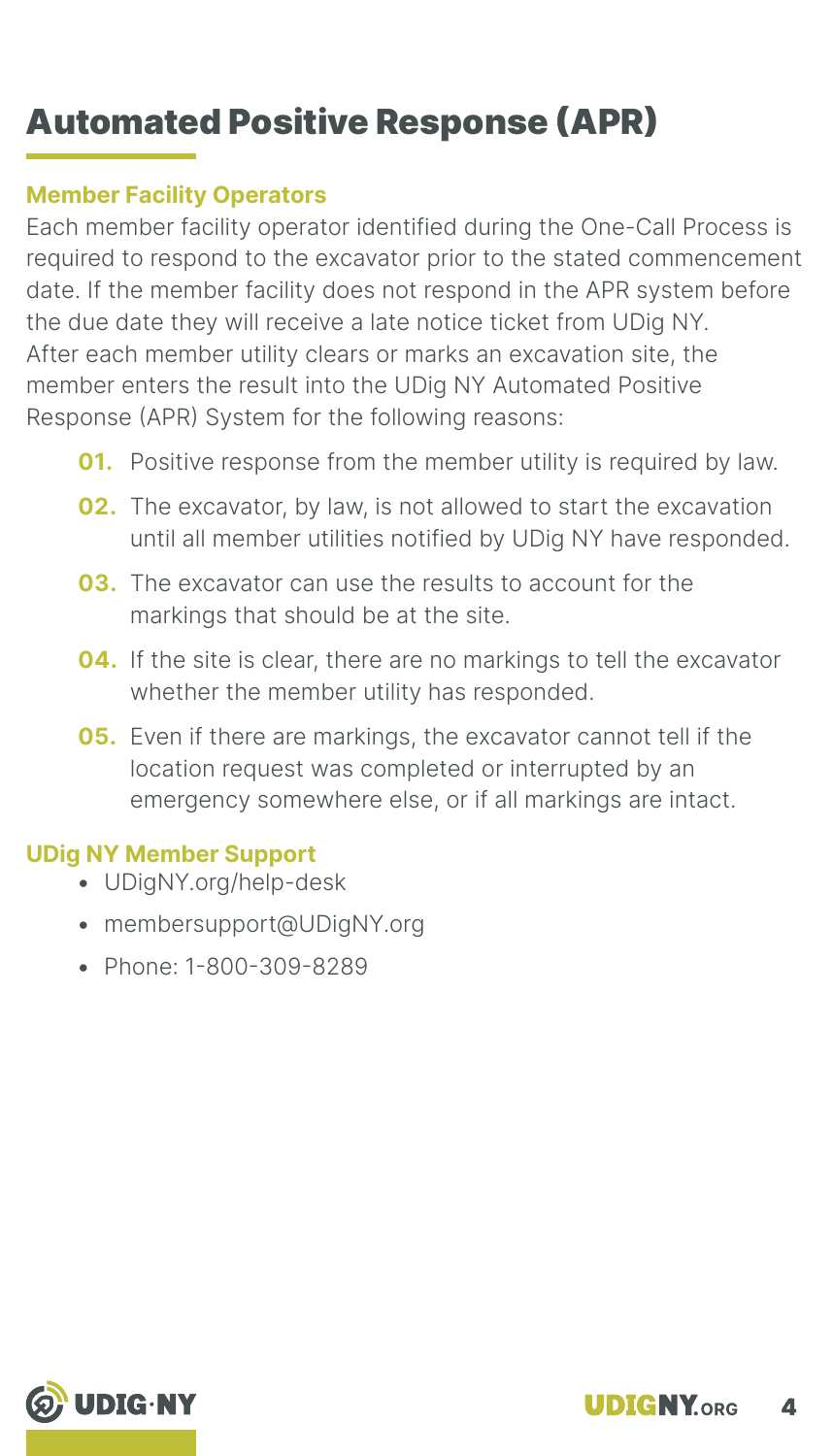## Response Codes

**10 Clear:** No facilities within 15 ft of the excavator defined work area.

**30 Marked:** The approximate horizontal location of underground facilities within 15 ft of the excavator defined work area have been marked.

**31 Marked with Exceptions:** Do not dig, high profile utility in conflict; utility owner will attempt to contact you to schedule site surveillance prior to your stated commencement date.

**51 Unmarked:** Do not dig, locate technician could not gain access to property. Please call in a revision with details about access.

**52 Unmarked:** Do not dig, the dig site description was incomplete or unclear. Call UDig NY to verify the information on the ticket.

**53 Unmarked:** Do not dig, incorrect address information. Call UDig NY and provide correct information.

**54 Unmarked:** Do not dig, high profile utility in conflict; utility owner will attempt to contact you to schedule site surveillance prior to your stated commencement date.

**55 Unmarked:** Marking and dig delay requested. Locate technician has or is attempting to contact the excavator. Excavation site remains unmarked or incomplete. A new deadline for marking is to be or has been scheduled.

**56 Unmarked:** The excavator has performed the excavation prior to the locator's arrival. The excavation work had already been completed.

**61 Design Conflict:** Please share design drawings with our engineering dept. utility owner will attempt to contact you.

**71 Meeting Conflict:** Your proposed meeting is in conflict and we are unable to meet on site; utility owner will attempt to contact you.

**72 Meeting Accepted:** Request accepted at stated date and time.

81 No Locate Required: Excavation work is being performed for the facility owner. Locate will be performed by the excavator per contractual agreement.